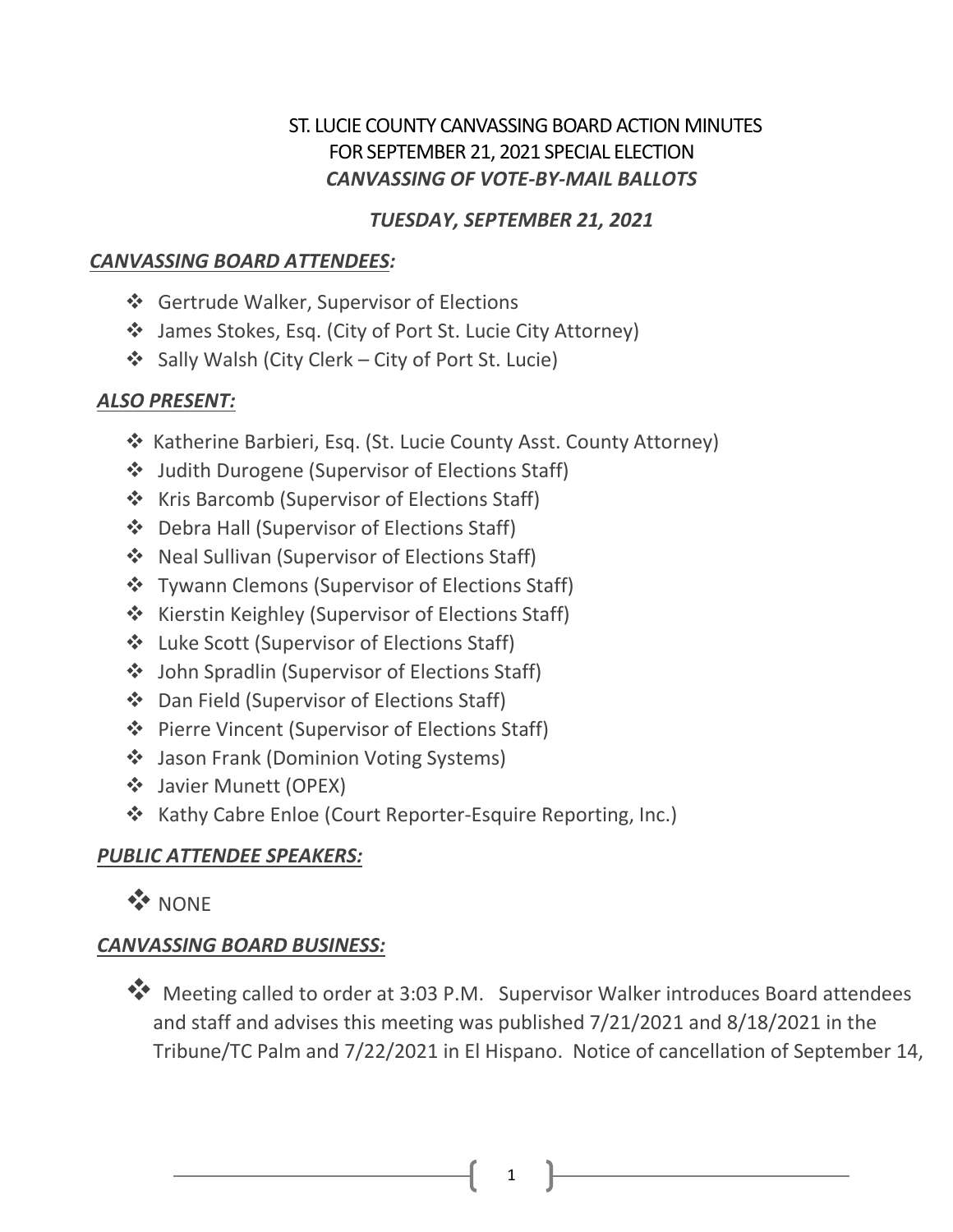2021 meeting was published in 9/11/2021 Tribune and time change of 9/21/2021 meeting was published in the 9/17/2021 Tribune/TC Palm.

 Supervisor Walker thanks the poll workers for assisting, gives instructions on processing of Vote-by-Mail ballots, and advises all workers have executed appropriate paperwork.

 Supervisor Walker opens Public Comment Period. There being no public comment, the Public Comment Period was closed.

 Supervisor Walker read rules governing objections lodged during the ballot inspection period, noting all objections must be in writing.

 Supervisor Walker announced since the last meeting, 1,284 Vote-by-Mail ballots have been received to be processed today, with 5 Vote-by-Mail ballots with Signature Cure Affidavits and 1 overseas ballot to be duplicated.

Mr. Stokes moved to begin public inspection of Vote-by-Mail ballots and to begin tabulation of those ballots once inspected. Second by Ms. Walsh. Motion carried unanimously.

\*\* Cage containing Vote-by-Mail ballots was opened, with Seal #0426287 broken, and inspection and tabulation began.

\*\* Canvassing Board members reviewed an objection to one VBM ballot and displayed the ballot on overhead projector, determining to accept same.

**W** Mrs. Walker explains the Signature Cure Affidavit process. The Canvassing Board inspects and canvasses the Vote-by-Mail ballots with Signature Cure Affidavits utilizing the overhead projector for persons in attendance to view. Those ballots accepted were given to staff for tabulation.

\*\* The Canvassing Board inspects and duplicates those Vote-by-Mail ballots needing to be duplicated due to stray marks, damaged ballots and reviews under or overvoted ballots. Those ballots that were eligible were sent for tabulation.

 Supervisor Walker announced 349 VBM ballots have been received from three South County offices as of the 5:00 P.M. pick-up. Seal #6241720 on that ballot container was broken and the ballots sent for tabulation.

**Wrs. Walker thanks the poll workers for their assistance and releases them for the** evening, as their work was completed.